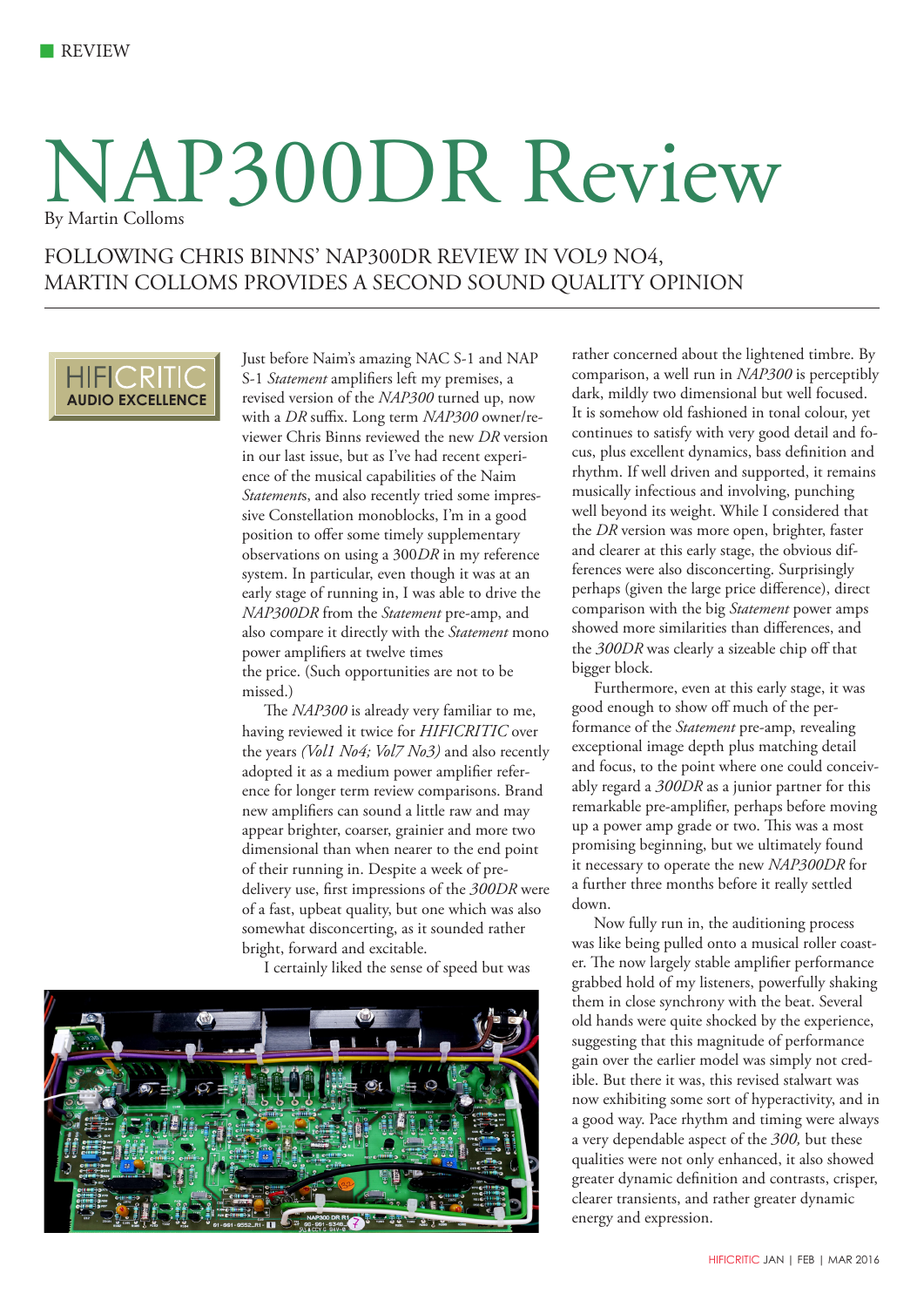There was also a change in the perceived frequency extremes. These had been considered just a little curtailed with the standard model, but the *DR* version subjectively suggested a noticeably wider bandwidth. It was more open and better focused, with a more extended and sparkling treble, plus a bass that was substantially deeper, faster, more powerful and better textured. On the face of it such a result is quite impossible, since the usual measured frequency response is essentially the same for the two versions: so much for the usefulness of established measurements, even for qualifying perceived tonal balance.

The substantial sound quality improvement had many facets. For example, reproduced soundstages were on a significantly larger scale, and it also demonstrated deeper images with more sharply focused layering. Indeed, the stereo image performance was close to the state of the art. Both on- and off-stage images were tightly focused, and this welcome behaviour was apparent throughout the audible frequency range.

Another surprise was a significant increase in the subjective power available, and hence useable loudness, as the *DR* version could play substantially louder before the onset of hardness and listener fatigue, despite the fact that output power, current and voltage are essentially the same. Finally I have to report that it also continued to sound just a little brighter and lighter textured compared with the earlier model (or for that matter a D'Agostino *Momentum Stereo)*, but was actually quite similar to a well-run-in Constellation *Centaur* or an *Inspiration Mono*  1.0 (which was on hand at the time to help assess tonal quality).

We tried a number of loudspeakers with the 300DR including the review ATC *SCM11*, and with fine results, but it was the Magico *S5* which really revealed its virtues. This combination provided upbeat pacing and clarity, very good timing and rhythm, and impressively large and well focused soundstages, winning over numerous listeners including myself.

Reaching well beyond its price, especially if driven by state of the art sources, this *NAP-300DR* power amplifier achieves a massive 275 points for overall sound quality, dropping some 25 points below the magic 300 because of that mild, albeit very clean, touch of brightness

which is nonetheless a slight departure from absolute neutrality .

#### **Test Results**

I measured the *300DR* on the same test rig used for the standard *NAP300* three years ago. Most results were similar (if not identical), including output power, maximum peak current and output impedance. This is a powerful amplifier despite its modest claims, and will do 165W/ch into 4ohms, 244 pulsed into 2ohms and 325W pulsed into 1ohm, all of which is pretty impressive. It's fully protected against shorts and high frequency overload, and if driven really hard offers intermittent and almost silent fan cooling. The fine peak current result remains at about 25A.

A few decibels of distortion improvement at low and mid frequencies are seen at 1W power: -88.5dB falling to -95dB at 1kHz, for example. However, a bigger gain is visible at 20kHz where the new transistors have more effect, with a 15dB improvement to -85dB from -70dB or so. At rated power the distortion improvements were smaller, but still improved by 9dB at 20kHz. High frequency intermodulation distortion also showed an impressive improvement, from a very good - 98dB to an exceptional -105.5dB at 1W.

Signal-to-noise ratio was a little poorer, at 100dBA from 105dBA, though the psychoacoustically weighted result CCIR (2kHz), was actually unchanged. There was a little more DC offset on the new version, but this is still insignificant. That small reduction in distortion particularly at higher frequencies is welcome, but the measured differences between the two versions are still too small to indicate a change in sound quality. This amplifier remains neutral, powerful and load tolerant, providing very good test results, but with nothing to suggest it would have any particular 'sound' at all.

#### **Conclusions**

The standard *NAP300* did so well that it became one of my long term references, with a performance reaching beyond price and power. And now there is the *300DR,* sounding significantly different, with a tonality moved from a hint of darkness to one of a sparkling illumination, offering effortless transparency, focus, grip and timing. The *NAP300DR* easily qualifies for the *HIFICRITIC* Audio Excellence rating.



Contact: Naim Audio Ltd. Tel: 01722 426600 www.naimaudio.com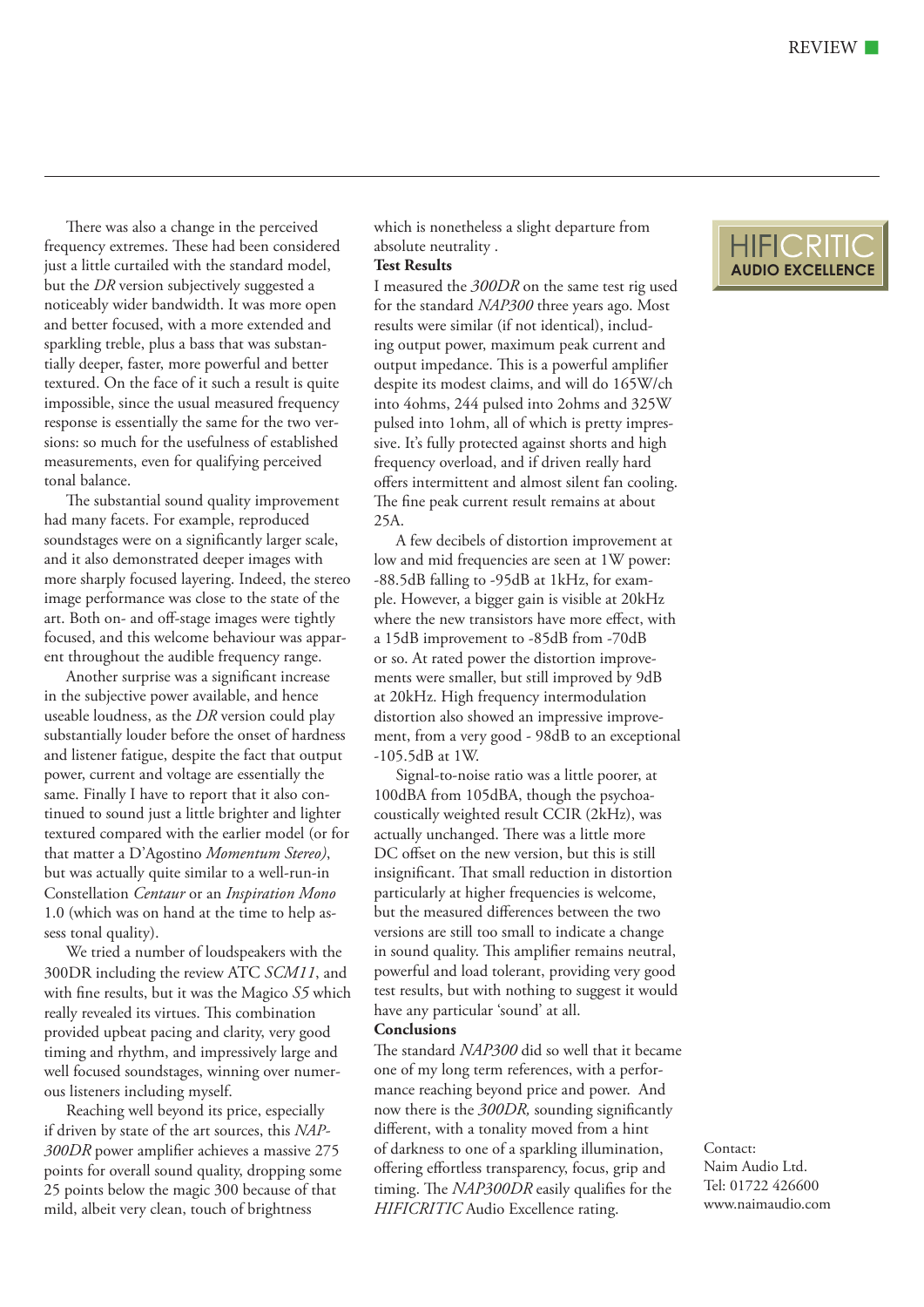

#### AMPLFIER TEST RESULTS **(300 DR amendments in brackets) N/C no change**

| Make                                                               | <b>NAIM</b>          |                                                          |             |                  | Date:                              | 6/2013             |
|--------------------------------------------------------------------|----------------------|----------------------------------------------------------|-------------|------------------|------------------------------------|--------------------|
| Model                                                              |                      | NAP 300 original plus (NAP 300 DR)                       |             |                  |                                    | (2/2016)           |
| <b>POWER OUTPUT</b>                                                | 20Hz                 |                                                          | 1kHz        |                  | 20kHz                              |                    |
| Continuous 8 ohm 2 channel                                         | 96.5                 | (94.7)<br>W                                              | 97.4        | W<br>(96.2)      | 96.6                               | (95.4)<br>W        |
| Continuous 4 ohm 1 channel                                         | 164.7                | W<br>(N/C)                                               | 165         | W<br>(N/C)       | 164.3                              | (N/C)<br>W         |
| Pulsed 2/1 ohm 1 channel                                           | --                   |                                                          | 244/325     | w<br>(N/C)       | $\hspace{0.05cm} -\hspace{0.05cm}$ | 1:10 duty cycle    |
| Output impedance                                                   | 0.27                 | Ohms (N/C)                                               | 0.27        | (N/C)<br>ohms    | 0.32                               | ohms (0.30)        |
| Peak Current (2 ohm pulsed)                                        |                      |                                                          | 25.3        | (N/C)<br>A       |                                    |                    |
| Distortion, THD inc. noise (1W)                                    | $-90.1$              | dB<br>$(-94.1)$                                          | -88.5       | dB<br>(95.5)     | $-69.3$                            | dB (-85.4)         |
|                                                                    |                      |                                                          |             |                  |                                    |                    |
| Distortion, THD inc. noise                                         | -78.2                | (N/C)<br>dB                                              | -78.3       | (-80.5)<br>ďВ    | -60.4                              | $(-69.3)$<br>dB    |
| (rated power)                                                      |                      |                                                          |             |                  |                                    |                    |
| Channel separation                                                 | 133                  | (N/C)<br>dB                                              | 100.2       | $dB$ (N/C)       | 79.6                               | (N/C)<br>dВ        |
| Intermodulation Distortion 19.5kHz/20.5kHz 1:1 rated power, 8 ohms |                      |                                                          |             |                  | $-86.3$                            | $-90.5dB$ )<br>dB  |
| Intermodulation Distortion 19.5kHz/20.5kHz 1:1 1W, 8 ohms          |                      |                                                          |             |                  | $-98.2$                            | $(-105.5dB)$<br>dB |
| Signal to noise ratio (ref. 1W)                                    | <b>CCIR Weighted</b> |                                                          | Unweighted  |                  | A-weighted                         |                    |
|                                                                    | 95.5                 | dB<br>(95.1)                                             | 101.8       | (96.2)<br>dB     | 104.6                              | (99.1)<br>dB       |
| <b>Channel Balance</b>                                             | 0.028dB              |                                                          | 0.027dB     |                  | $0.002$ dB $(N/C)$                 |                    |
|                                                                    | (N/C)                |                                                          | (N/C)       |                  |                                    |                    |
| Frequency Response:                                                |                      | $-0.12$ dB @ 10Hz, then flat to 10kHz, $-0.22$ dB@20kHz, |             |                  | -6dB @ 100kHz                      | N/C                |
| Absolute Phase                                                     | correct              |                                                          |             |                  |                                    |                    |
| Input Data                                                         | Socket               |                                                          | Sensitivity |                  | Loading                            |                    |
| single ended (full power)                                          | <b>XLR</b>           |                                                          | 950         | mV               | 18k                                | pF<br>ohms<br>low  |
| DC offset                                                          | Left                 | $-3.2$<br>mV(11)                                         | Right       | $-2.8$<br>mV     | (12)                               |                    |
| WxHxD<br>Size:                                                     |                      | 432mm                                                    |             | 87 <sub>mm</sub> |                                    | 314 mm             |
| NAP300, 300PS<br>Weight:                                           |                      | 10.7kg, 14.1kg                                           |             |                  |                                    |                    |
| <b>Drice</b>                                                       | £6,600 (£7,205)      |                                                          |             |                  |                                    |                    |

Price £6,690 (£7,295)